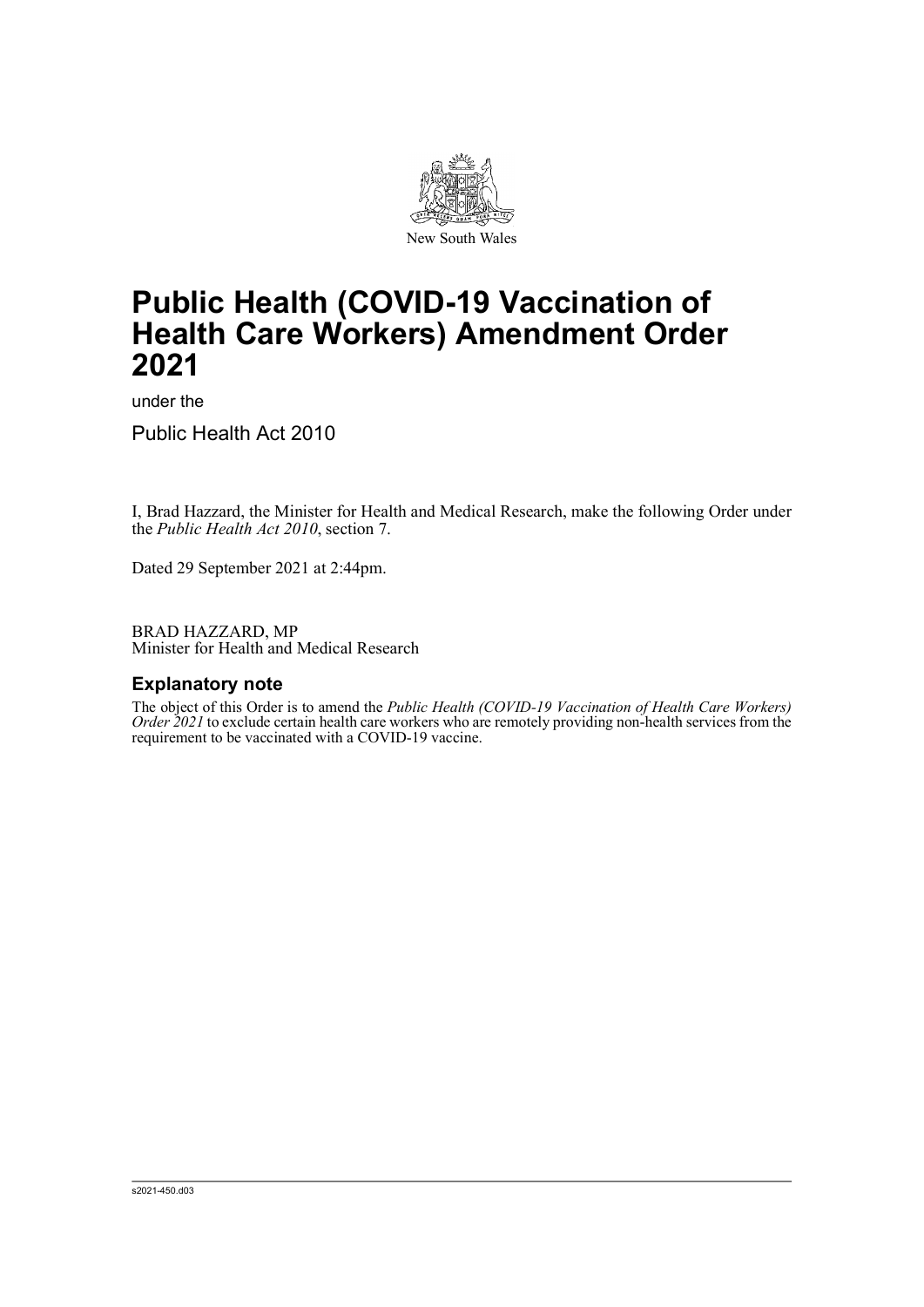## **Public Health (COVID-19 Vaccination of Health Care Workers) Amendment Order 2021**

under the

Public Health Act 2010

## **1 Name of Order**

This Order is the *Public Health (COVID-19 Vaccination of Health Care Workers) Amendment Order 2021*.